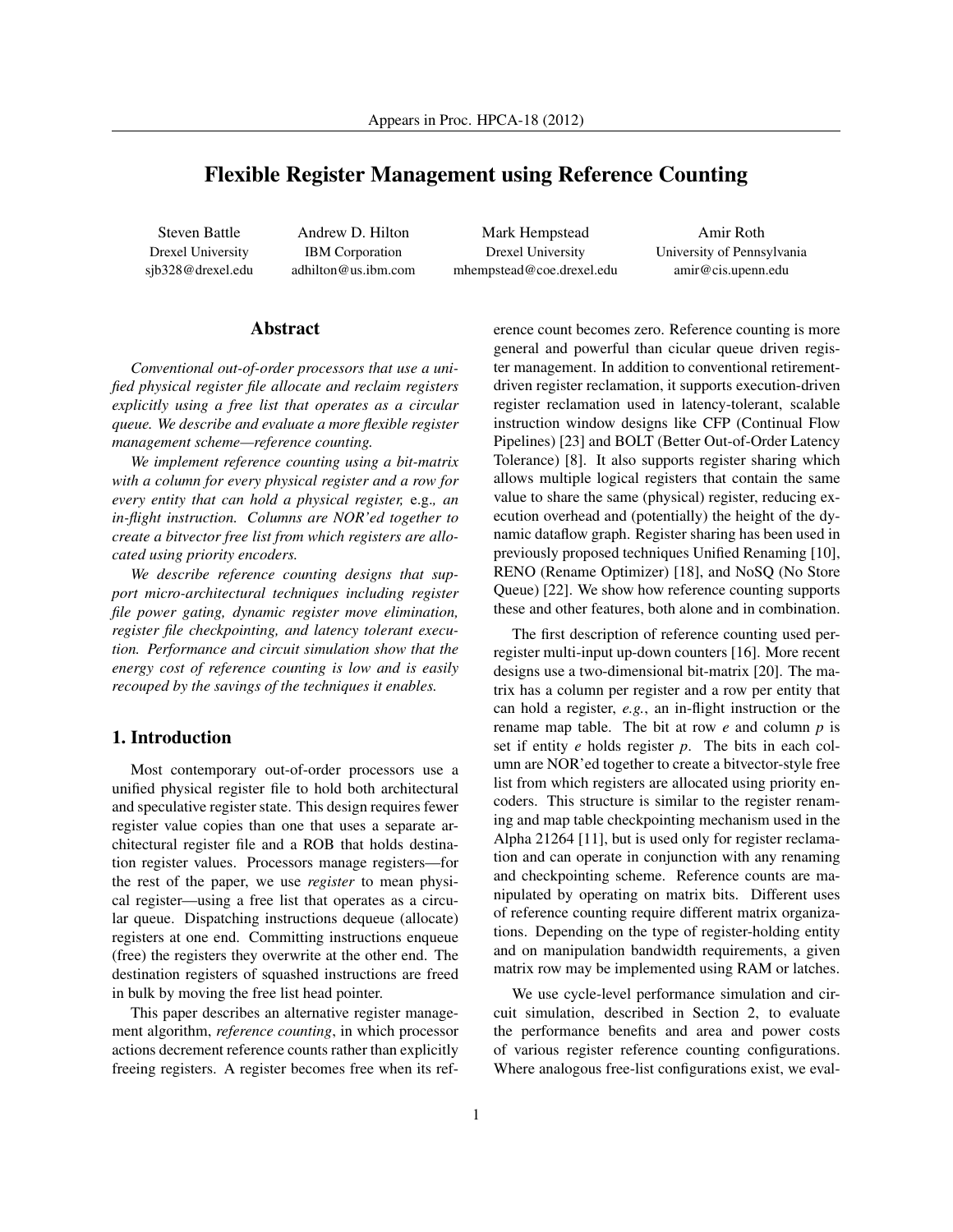

a) Conventional queue-based register management. There are four logical registers (r0-r3) and ten physical registers (p0-p9). Hardwired logical register r0 is mapped to hardwired register p0. The circular queue free list has six slots. Instruction A commits and frees overwritten (O) physical register p3 by adding it to the tail of the free list. It also writes its destination (D) physical register p4 into the architectural map table. Instruction E dispatches and allocates destination physical register p8 from the head of the free list. It also writes p8 into the rename map table. The processor took a checkpoint immediately after renaming instruction C. The checkpoint includes a copy of the map table and a copy of the free list head pointer. Restoring the checkpoint involves restoring the map table copy and the free list head pointer.

b) Register management using reference counting. The circular queue free list is replaced by a vector with one bit per physical register. When instruction A commits, it clears the bit corresponding to its overwritten register p3. When instruction E dispatches, it sets the bit corresponding to its destination register p8. This destination was selected from the free list using an encoder. Instruction C's checkpoint includes a copy of the map table and a copy of bitvector. Restoring the checkpoint involves restoring the map table copy and ANDing the checkpointed and active bitvectors.

**Figure 1.** Implementations of ROB register management.

uate those side-by-side. Section 3 introduces reference counting and shows how it can re-implement traditional register management. Section 4 presents register-file power-gating, a new application of reference counting that exploits its ability to allocate registers in any order. Section 5 discusses reference counting support for register sharing with an application to dynamic register move elimination. Although reference counting consumes more area and power than a traditional free list, the gating and move elimination optimizations it supports offset its energy cost. Sections 6 and 7 demonstrate reference counting support for speculative retirement and execution-driven register reclamation.

# 2. Methodology

We evaluate reference counting and its applications using both performance and circuit simulation.

Performance evaluation. Our cycle-level performance simulator executes user level x86\_64 code, breaking x86 instructions into RISC-like three-register microoperations. The simulated core is modeled roughly after Nehalem. It is 4-wide issue with a 23-stage pipeline, 128-entry reorder buffer, 36-entry issue queue, and 96 rename registers. We model both a single-threaded configuration with 160 total registers and a dual-threaded configuration with 224 registers. The branch predictor is a 16 Kbyte 3-table PPM predictor [15]. The three-level cache hierarchy has 32 Kbyte 8-way set-associative, 3cycle access instruction and data caches, a 256 Kbyte, 8-way set-associative, 10-cycle access L2 and an 8 MByte, 16-way set-associative 40-cycle L3. Main mem-

ory latency is 150 cycles—corresponding to a 3.2GHz clock—and bandwidth is 12.8 Gbytes/s.

We compiled the SPEC2006 benchmarks using gcc 4.3 at optimization level -O3. We simulate the benchmarks to completion on their training inputs, sampling 10 million of every 500 million instructions with 10 million instructions of cache and branch predictor warmup.

Power and area estimation. We created custom RTL for the reference counting structures and used the NCSU FabScalar memory generator [4] to create netlists for the register file, free list, and checkpoint SRAMs, all in NSCU's 45nm FreePDK CMOS technology. We derived power estimates for synthesized netlists using the power modeling features in Synopsys PrimeTime and also used HSPICE for transistor-level netlists. Our input activity traces included both the average port access rate and the average bit toggle rate to accurately reflect energy consumption. Static power is scaled to bring the  $P(st):P(dy)$  ratio in line with the typical 1:3 ratio [27] measured in commercial 45nm processors.

# **3. Conventional Register Reclamation**

Out-of-order processors with unified register files use a variant of the MIPS R10000 register management algorithm [26]. The rename map table is a multi-ported RAM containing (physical) register numbers indexed by logical register number. The free list is a RAM of register numbers managed as a circular queue. For P registers and L logical registers the free list contains P-L entries as L registers are always mapped. Each entry is  $log_2P$ bits wide. At rename, a register-writing instruction is al-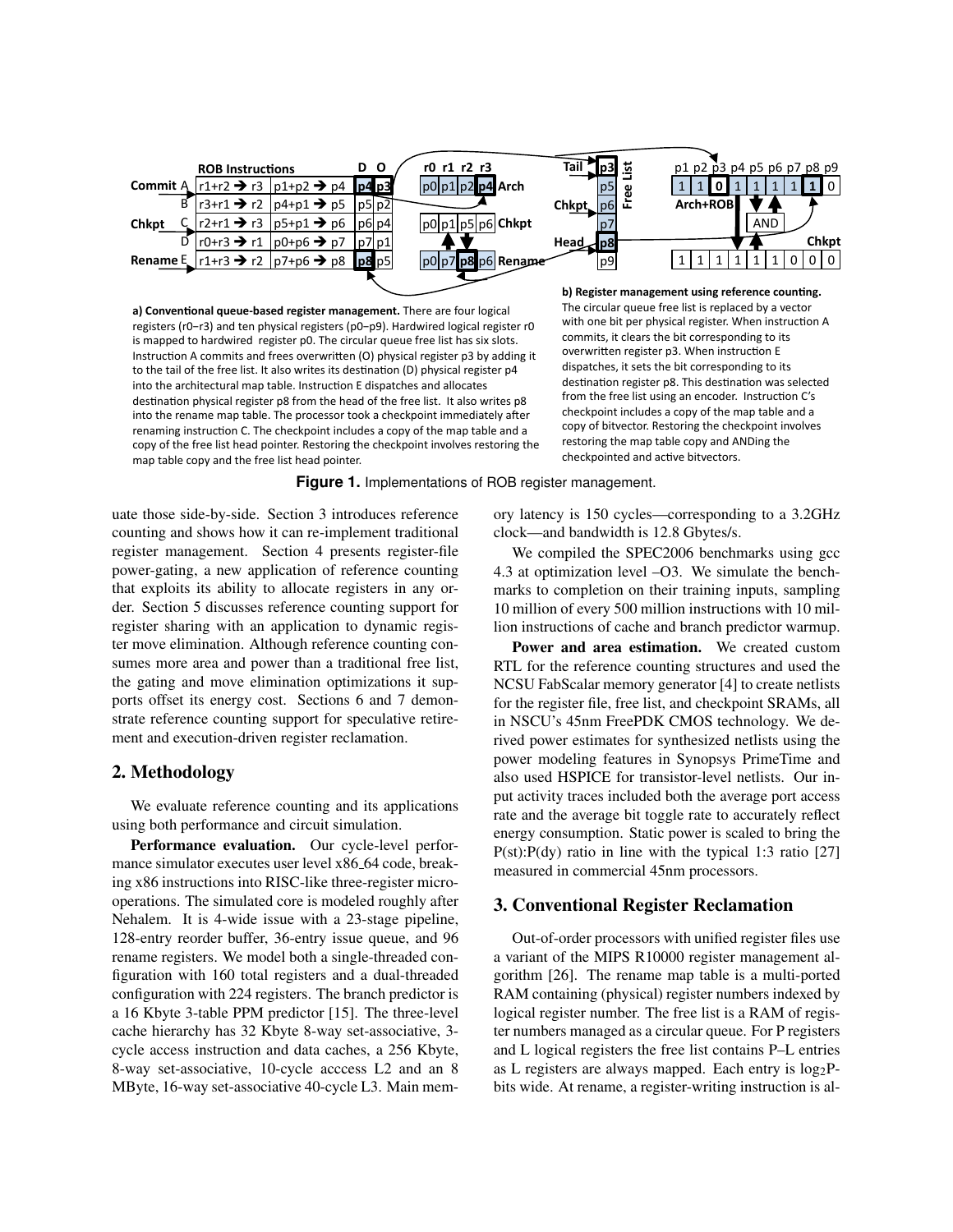

register reference count vector supports one bit set (from dispatch) and one bit clear (from commit/overwrite) per cycle. Registers are allocated using a priority encoder. The allocated register is the dispatched destination register.

counting vector is divided into 4 disjoint segments. 4 % width priority encoders allocate 4 registers, 1 from each segment, per cycle. Because the dispatched destination registers are the allocated registers, those decoders  $*$  are  $*$  wide as well. The 4 decoders for the overwritten registers are full width.

**Figure 2.** Reference counting mechanism.

located a destination register D from the head of the free list. A parallel map table lookup also notes the register previously allocated to the instruction's logical destination register—this is the overwritten physical register O. Both destination and overwritten registers are noted in the instruction's ROB entry. When an instruction commits, overwritten register O is freed and added to the free list at the tail. When an instruction is squashed, destination register D is freed and added to the free list at the head—this action only moves the free list head pointer.

Figure 1a shows an abstract processor with ten registers ( $p0-p9$ ), four logical registers ( $r0-r3$ ), and a six-slot free list. Logical register r0 is hardwired to the value zero and mapped to hardwired "register" p0. The figure shows the architectural and rename (speculative) map tables and five instructions (A–E) in the ROB. Each instruction is shown in raw (logical register) and renamed (physical register) form along with its destination (D) and overwritten (O) registers. The figure shows two actions. Instruction A commits—it writes its destination register (p4) to the architectural map table and frees its overwritten register p3 by writing it at the tail of the free list. Instruction E renames and dispatches—it allocates destination register p8 from the head of the free list and writes that register number into the rename map table.

Reference counting formulation. Figure 1b shows the corresponding reference counting implementation which uses a vector with one bit per register. Hardwired "register" p0 does not need to be reference counted because it is not allocated or freed. The vector has a 1 in position p if register p is mapped to either an architectural register or the destination of an instruction in the ROB. An instruction with destination register D and overwritten register O sets bit D when at dispatch and clears bit O when at commit. If it is squashed, it clears bit D. The bitvector is essentially an inverted free list.

Scalar implementation. A scalar processor allocates and frees at most one register every cycle, so a traditional free list needs one read port for allocation and one write port for reclamation. Reference count bitvectors support set/clear operations rather than read/write operations and so we implement the bits using set-reset (S-R) latches and the set/reset "ports" using encoders and decoders. A scalar processor with reference counting uses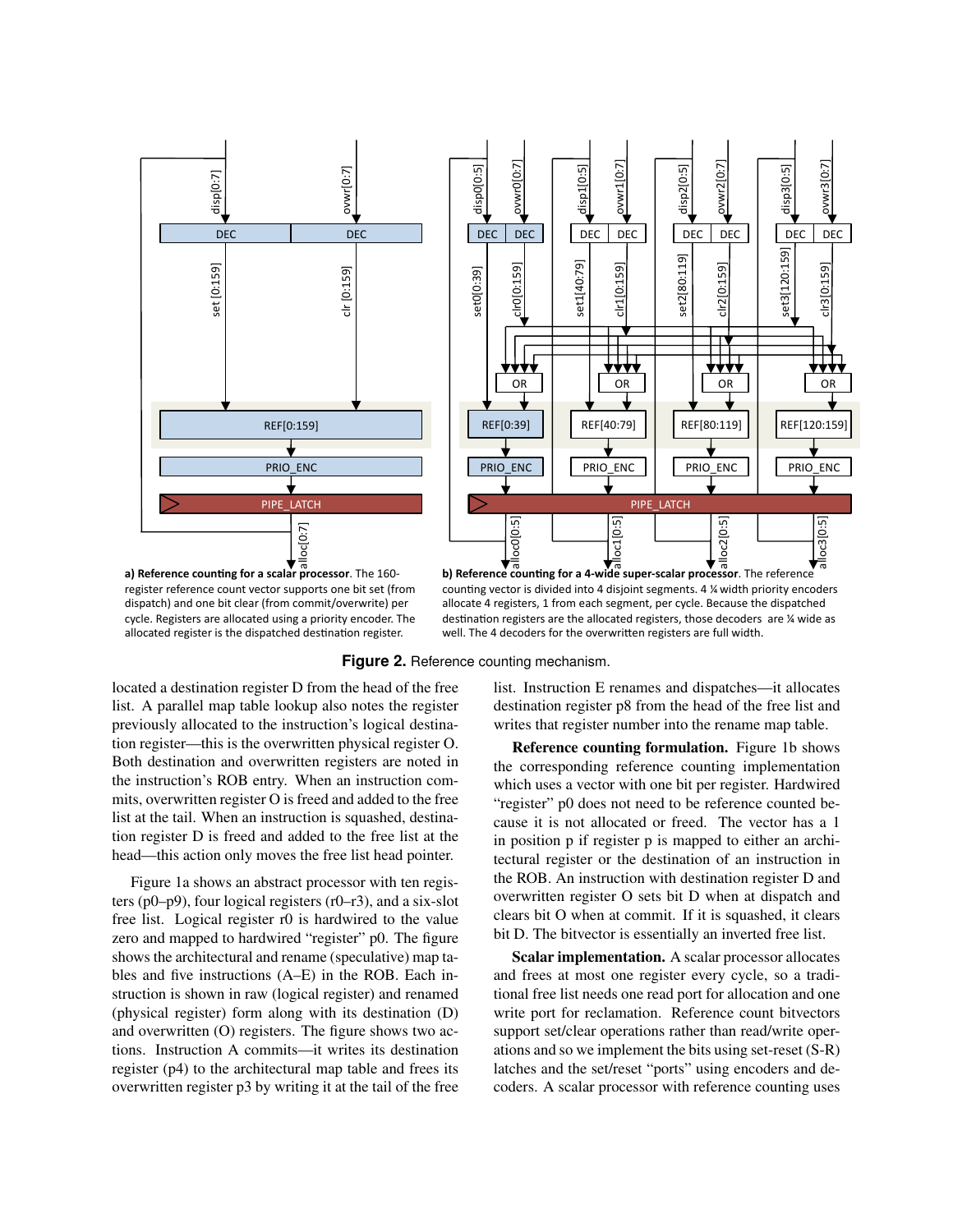two P-wide decoders, to both set and clear one bit per cycle. The allocator is a P-wide priority encoder. Figure 2a shows this design for a processor with 160 registers.

Because reference counting bits are implemented using latches and not flip-flops, the identification of free registers and the bitvector updates to indicate that the registers are no longer free cannot take place in the same pipeline stage. We avoid a cycle by "pre-selecting" a free register one pipeline stage (cycle) ahead. If the register is subsequently not used, the corresponding bit is not set and the register remains free.

Superscalar implementation. An N-wide superscalar processor allocates and frees up to N registers per cycle. Rather than supporting N-wide operation with N read and N write ports, a traditional free list is organized with one read port, one write port, and N entries per row. The queue discipline makes this organization conflict free, while latching recent results reduces accesses and facilitates management.

A superscalar processor with reference counting must allocate N registers per cycle and also support setting and clearing up to N bits per cycle. To support N-wide allocation, we divide the register space into N sets and make each encoder responsible for only P/N registers, *i.e.*, P/N-wide. The decoders that set bits corresponding to the destinations of dispatched instructions are divided in a similar way. The assignment of sets to superscalar renaming slots is rotated on a per cycle basis to avoid stalling dispatch when set 0 is empty. The decoders that clear bits corresponding to registers overwritten at commit cannot be divided without inducing conflicts registers are not overwritten in allocation order—and are replicated at full P-width. Figure 2b shows reference counting for a 4-wide superscalar processor.

Support for fast squash recovery. The MIPS R10000 supported fast single-cycle recovery to a small number of checkpoints—snapshots of the rename map table that can be created and restored in a single cycle but do not support incremental updates. Checkpoint recovery frees an arbitrary number of in-flight destination registers in one cycle. The free list supports highbandwidth squash-triggered reclamation by checkpointing and restoring the head pointer. Figure 1a shows a checkpoint taken after instruction C was renamed.

Reference counting bulk register release is implemented by adding a P-column C-row RAM where C is the number of checkpoints. When a checkpoint is created, the contents of the latch vector are written into the table in the corresponding row. When a checkpoint is restored, the table row is read and its contents are ANDed with those of the current reference count bitvector. Fig-

| Component                   | $\mu$ m <sup>2</sup> | mW(dy) | mW(st) | mW(av) |  |  |  |  |  |
|-----------------------------|----------------------|--------|--------|--------|--|--|--|--|--|
| Single-threaded             |                      |        |        |        |  |  |  |  |  |
| Regfile, 160x64b, 6r3w      | 108733               | 22.70  | 2.49   | 9.97   |  |  |  |  |  |
| Freelist, 27x32b, 1r1w      | 2279                 | 2.08   | 0.06   | 0.82   |  |  |  |  |  |
| Regfile + freelist          | 111012               | 24.78  | 2.55   | 10.79  |  |  |  |  |  |
| Refcount, $1x160b$ , $4r4w$ | 7622                 | 1.24   | 0.08   | 0.72   |  |  |  |  |  |
| Checkpoint, 4x160b, 1rw     | 2639                 | 1.33   | 0.06   | 0.19   |  |  |  |  |  |
| $Regfile + refcount$        | 118994               | 25.27  | 2.63   | 10.88  |  |  |  |  |  |
|                             | Multi-threaded       |        |        |        |  |  |  |  |  |
| Regfile, $224x64b$ , 6r3w   | 152226               | 24.50  | 3.49   | 11.00  |  |  |  |  |  |
| Freelist, 27x32b, 1r1w      | 2279                 | 2.08   | 0.06   | 0.82   |  |  |  |  |  |
| Regfile + freelist          | 155190               | 27.45  | 3.56   | 11.82  |  |  |  |  |  |
| Refcount, 2x224b, 4r4w      | 14515                | 1.54   | 0.14   | 1.00   |  |  |  |  |  |
| Checkpoint, 4x224b, 1rw     | 3658                 | 1.91   | 0.08   | 0.27   |  |  |  |  |  |
| Regfile + refcount          | 170399               | 27.79  | 3.71   | 12.27  |  |  |  |  |  |

**Table 1.** Register management area and power for single- and multi-threaded processors.

ure 1b shows this action.

Support for multi-threading. Many contemporary out-of-order processors employ SMT (Simultaneous Multi-Threading) [12, 25]. Extending reference counting for SMT requires replicating the reference count bitvector on a per thread basis. Instructions update bits in the vector corresponding to their thread. Thread reference counts are maintained in separate vectors so that they can be checkpointed separately. However, the reference count checkpoint RAM is shared among the threads. Figure 4a shows reference counting support for an SMT processor with two threads. An additional 64 registers hold the architected state of a second thread.

Area and power results. Table 1 compares the power and area of the free list and reference counting designs for single- and dual-threaded processors. We use a low-leakage register file design [1] with 6 read ports and 3 write ports, typical for a 4-wide issue processor. In the table, dynamic power assumes maximum activity whereas average power is weighted by dynamic activity factors, collected from the SPEC benchmarks, and incorporates leakage power. For instance, the reference counting checkpoint RAM is a wide, high-powered structure but is written only once every ten cycles on average and read less frequently than that.

Our free list has 108 total entries—more than the 96 rename registers our simulated core has—to support simple register sharing [24] described in Section 5. For the single-threaded core, reference counting occupies 3 times more area and consumes 11% more power than a conventional free list, although the marginal overhead is small relative to the area and power consumption of the register file—7% and 1%, respectively. In the singlethreaded configuration, reference counting and a conventional free list have identical performance.

For the multi-threaded core, we retain the 108 entry free list and add a set of head/tail pointers to statically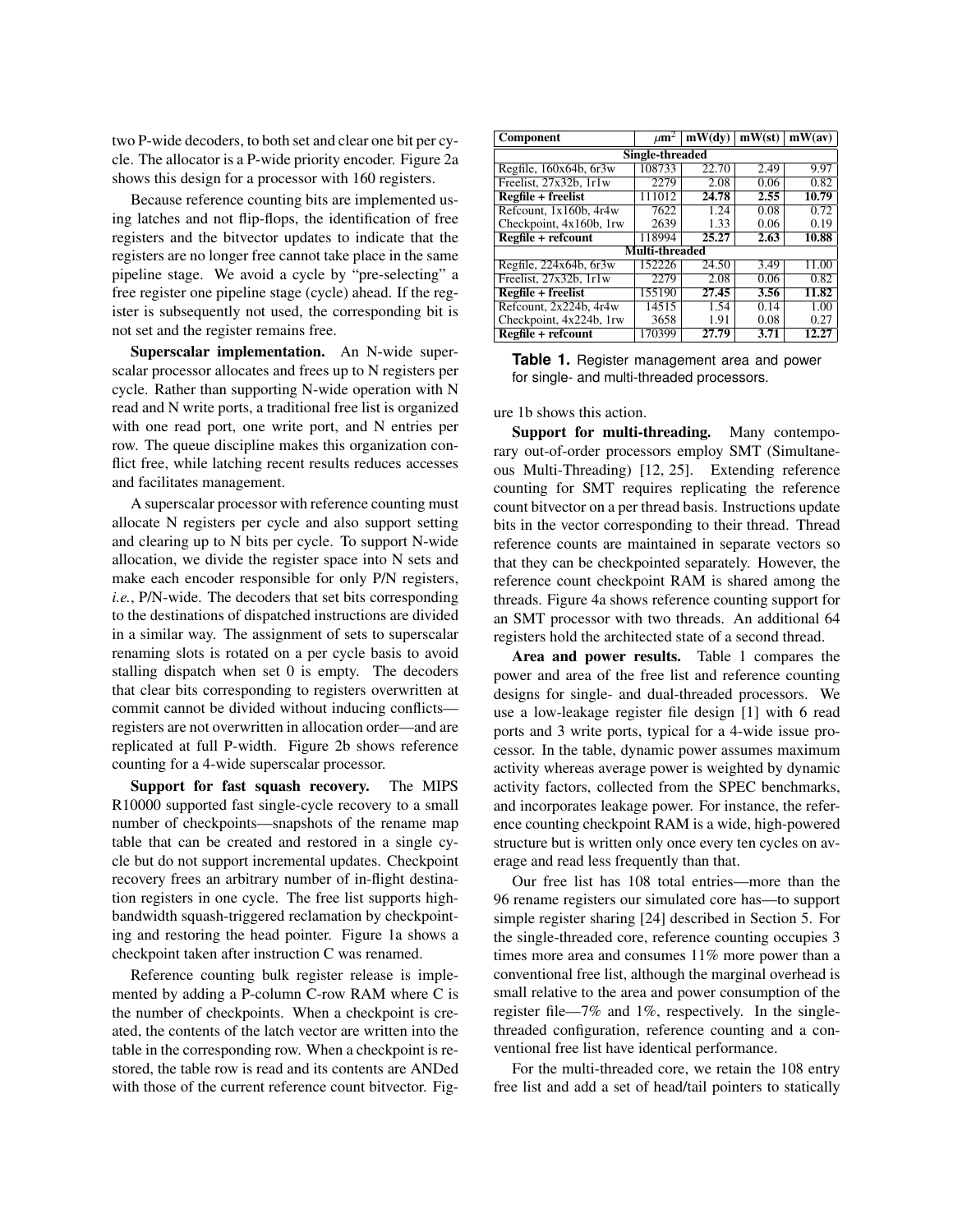

**Figure 3.** Power reduction due to register file power-gating. Percent of gated registers is shown above each bar.

partition it—and consequently register file–between the two threads. This setup also allows all 96 rename registers to be used by a single thread when one thread is quiesced. Dynamically partitioning the register file between two threads requires a more complicated setup—3 free lists with 108 slots each.

With reference counting, multi-threading requires additional hardware over a single-threaded design, both an additional vector and more bits per vector. In a multithreaded processor, reference counting consumes 54% more power than a free list—4% of register file power. However, reference counting implements dynamic register partitioning which, our experiments show, improves throughput by 1%.

# 4. Register File Power-Gating

Register files are typically sub-banked to reduce dynamic power consumption and access latency. Subbanking chops up the bitlines into shorter, lowercapacitance segments. This enhances clock-gating by disabling pre-charge not only for unused ports but also for ports that are used on all banks except the one that contains the register accessed. The cost of banking is an additional set of lines that collect bank outputs using tri-states and distribute bank inputs. These incur both leakage and dynamic overheads. Our simulations show that banks of eight registers minimize total power by balancing the benefits of clock gating with the cost the additional lines. Even with banking and clock-gating, the register file consumes 15–20% of core power [6, 27].

Clock-gating reduces dynamic power consumption. Reference counting allows register file banks to to be power-gated (Vdd-gated), reducing leakage power as well. Register file power-gating is difficult to implement with a conventional free list. Even if the processor can dynamically resize the free list and take some registers out of circulation, the remaining registers are likely to be distributed evenly across the register file because the "un-disciplined" register overwriting continuously shuffles the contents of the free list. "Packing" the regis-

| Component                   | $\mu$ m <sup>2</sup> | $ \text{mW(dv)}  \text{mW(st)}  \text{mW(av)} $ |      |       |  |  |  |  |  |
|-----------------------------|----------------------|-------------------------------------------------|------|-------|--|--|--|--|--|
| No gating                   |                      |                                                 |      |       |  |  |  |  |  |
| Regfile, $160x64b$ , $6r3w$ | 108733               | 22.70                                           | 2.49 | 9.97  |  |  |  |  |  |
| Refcount, 1x160b, 4r4w      | 7622                 | 1.24                                            | 0.08 | 0.72  |  |  |  |  |  |
| Checkpoint, 4x160b, 1rw     | 2639                 | 1.33                                            | 0.06 | 0.19  |  |  |  |  |  |
| Regfile + refcount          | 118994               | 25.27                                           | 2.63 | 10.88 |  |  |  |  |  |
| Gating                      |                      |                                                 |      |       |  |  |  |  |  |
| Regfile, $160x64b$ , $6x3w$ | 111320               | 22.70                                           | 2.55 | 9.68  |  |  |  |  |  |
| Regfile + refcount          | 121581               | 25.27                                           | 2.69 | 10.59 |  |  |  |  |  |

**Table 2.** Register file power-gating.

ter is unattractive as it involves a power-intenstive and potentially slow procedure that adds overhead. Reference counting naturally packs registers, allowing powergating to be applied opportunistically.

Gated register file design. We extend the existing banks to support power-gating with a PMOS gating transistor and driver. Our circuit simulations show that a gating transistor that is 2% the width of the gated SRAM bank minimizes leakage while maintaining switching performance [9, 19]. With this design, a register may be written two cycles after its bank is powered on. Because our simulated processor has a minimum of three cycles between issue and writeback, this design allows us to power on a bank when an instruction which writes a register in it issues. Table 2 shows the area and power of the power-gated register file. Power-gating support introduces area and leakage overheads of 2.4%.

Reference counting formulation. For power-gating, we add OR gates to the free-list, these determine if banks are "used", *i.e.*, have any registers allocated. One important issue is the relationship of gating banks to allocation banks. Recall, in a 4-way superscalar processor, the register file is divided into 4 sets. To maximize the number of empty banks, the allocation sets are interleaved relative to the banks—bank 0 covers registers 0–7, allocation set 0 covers registers 0, 4, 8, etc.

Gating algorithm and results. Our HSPICE simulations show that a register bank must remain powered down for 15 cycles in order to offset the energy cost of power-up. This behavior requires that we build hysteresis into the power-gating algorithm to avoid powering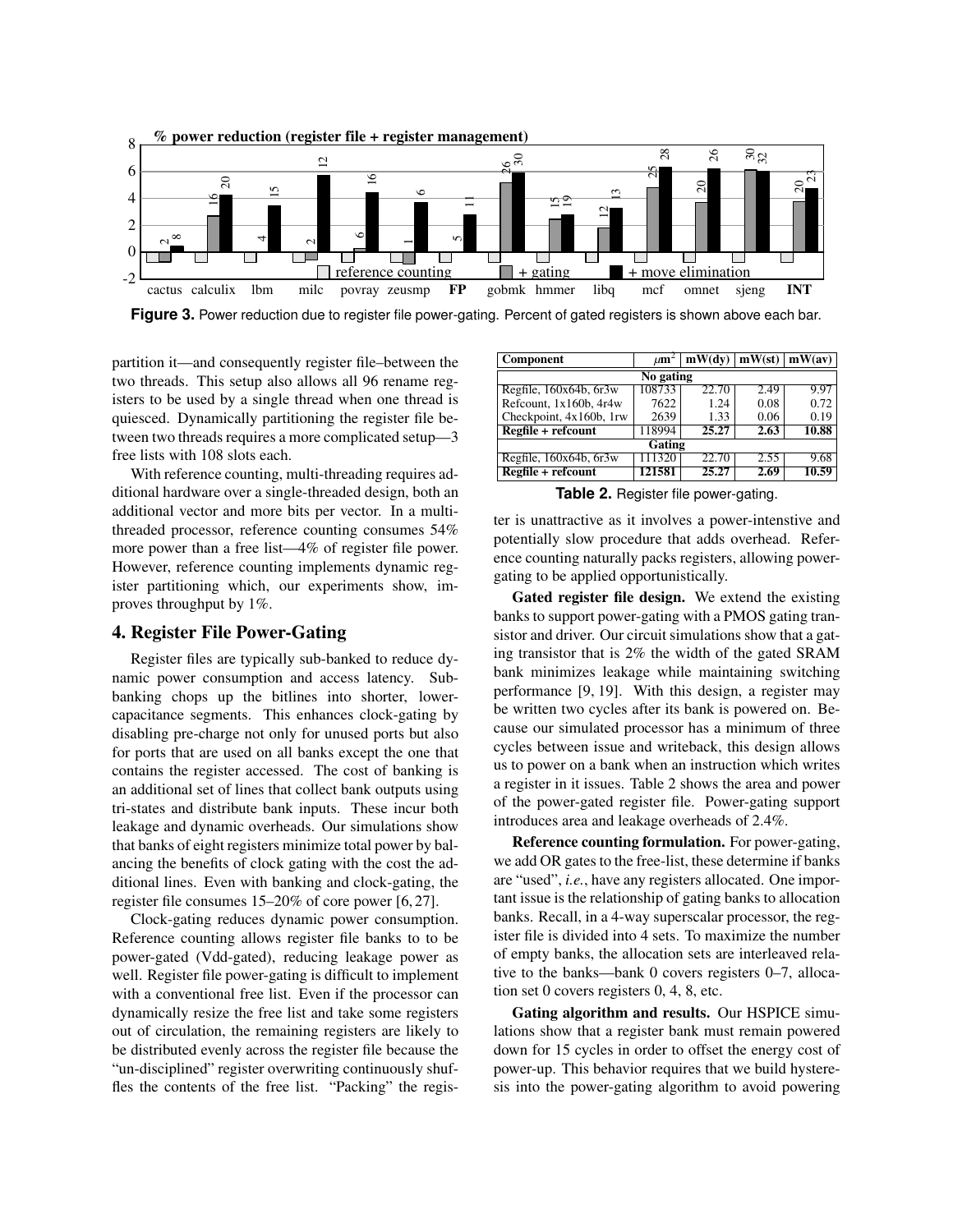down a bank as soon as it empties only to have to power it back up immediately. We uses eight counters to track the number of "in use" banks in 4-cycle intervals over the last 32 cycles. If the number of powered banks is larger than the maximum number of used banks over this interval, the unused banks are powered down on the rationale that the current phase does not need them.

Figure 3 shows power savings in the register file and register management. The baseline is a register file with a conventional free list. The left (light gray) bar shows the constant overhead of replacing the free list with reference counting. The middle (gray) bar shows the effects of register file power-gating. The number on top of the bar is the average percentage of power-gated registers. SpecFP programs, which have good branch prediction and high window utilization, provide few gating opportunities—5% of the register file is gated on average—yielding only a 0.4% improvement over the freelist. SpecINT programs generally have worse branch prediction and lower window utilization. This behavior yields significant opportunities for gating—20% on average—and provides a 4% overall reduction. Table 2 shows that on average, register-file power gating reduces register file energy consumption by 3%, offsetting the cost of the gating hardware. These relative savings will increase with smaller, leakier technologies.

The right (black) bar adds the effects of move elimination, which is described in the next section.

Gating and multithreading. The power-saving potential of gating the register file portion of a quiesced thread was previously noted. However, it was only applied to in-order processors in which threads occupy static distinct portions of the register file [21]. Again, in SMT processors with conventional register managment, free-list shuffling interferes with coarse-grain powergating. Reference counting makes it easy to power-gate not only an inactive thread context's share of the renaming registers, but its architectural registers as well, assuming these have been saved to memory of course.

### 5. Dynamic Register Move Elimination

With conventional renaming, every dispatching instruction is allocated a new register to hold its output value. Dynamically converting the instruction stream into single register assignment form allows instructions that write the same logical register—and their dependent computations—to execute in parallel. Register sharing is the complement to register renaming. If renaming is dynamic single assignment then sharing is dynamic register expression elimination. In register sharing, a dynamic instruction might not be dispatched to the out-oforder execution engine at all. If at rename it is known



a) Reference counting for multithreading (left). The reference vector is replicated per thread (REF-T0 and REF-T1). These are NORed together to create the free list. Although not shown, the vectors are checkpointed independently. Instructions set and clear bits in the vector corresponding to their thread (disp-T and ovwr-T). The dispatch and overwrite decoders are not replicated.

**b) Reference counting for register sharing (right)**. The reference count vector is replicated (REF0 and REF1) to allow two entities to share a register. The free list is created by NORing the two vectors together. Instructions track which of the two vectors their bit resides in and so the set and clear decoders are not replicated. The read port reads the two reference count bits of the candidate register, testing for sharing overflow and—if sharing is allowed which vector the current instruction should set or clear. Although not shown, both vectors are checkpointed and restored in unison so the reference counting checkpoint table is widened to 320 bits.

**Figure 4.** Reference counting for SMT and dynamic move elimination.

that the value the instruction will produce already exists (or will exist) in some register, then the map table entry corresponding to the instruction's destination is set to the register that contains (or will contain) the value. Renaming will naturally route the instruction's dependents to this older source. Out-of-order issue will naturally wake them up as needed. Register sharing effectively removes instructions from the dynamic dataflow graph, reducing its height. It also reduces activity in the outof-order execution engine. The difficult aspect of register sharing is identifying sharing opportunities. Register moves and instructions that store the value zero are low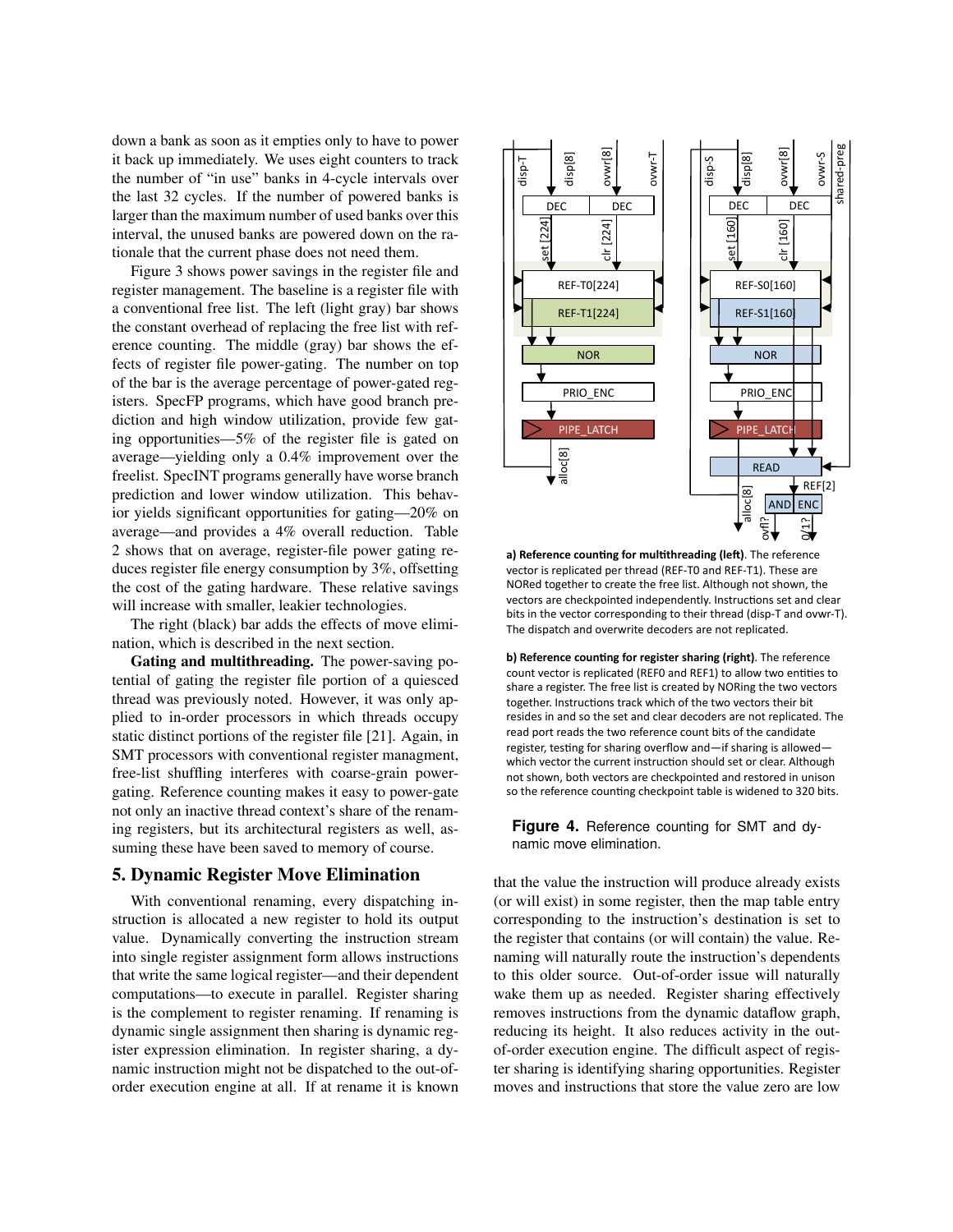| <b>ROB</b> |                               |                                                                 |                      | <b>Rename Map Table</b> |                                        |      |               | <b>Reference Counts</b> |  |                  |  |    |    |    |    |               |
|------------|-------------------------------|-----------------------------------------------------------------|----------------------|-------------------------|----------------------------------------|------|---------------|-------------------------|--|------------------|--|----|----|----|----|---------------|
|            | Raw                           | Renamed                                                         | D                    | O                       | rO                                     |      | r2            | r3                      |  | DІ               |  | pЗ | p4 | pь | pь | <b>D7</b>     |
|            |                               | A $\vert$ r1+r2 $\rightarrow$ r3 $\vert$ p1+p2 $\rightarrow$ p4 |                      | p4.0 p3.0               | $"$ p $0"$                             | p1.0 |               | $p2.0$   $p4.0$         |  |                  |  |    |    |    |    |               |
|            | B $\vert$ r3 $\rightarrow$ r2 |                                                                 |                      | $p4.1$ $p2.0$           | $"$ p $0"$                             |      | $p1.0$   p4.1 | p4.0                    |  |                  |  |    |    |    |    |               |
|            | C $\ln 0 \rightarrow r3$      |                                                                 | $^{\prime\prime}$ nn | p4.0                    | " $0$ "                                | p1.0 | p4.1          | "n0"                    |  | 1/0 <sub>1</sub> |  |    |    |    |    |               |
|            | D $\vert$ r2 $\rightarrow$ r1 | $\mathsf{p4}\rightarrow \mathsf{p5}$                            | p5.0                 | p1.0                    | $"$ p $0"$                             | p5.0 | p4.1          | " $p0"$                 |  |                  |  |    |    |    |    |               |
| ΕI         |                               | $\lceil r1+r3 \rightarrow r2 \rceil p5+p0 \rightarrow p6$       |                      | $p6.0$ p4.1             | $^{\prime\prime}$ p $0^{\prime\prime}$ | p5.0 | p6.0          | " $p0"$                 |  |                  |  |    |    |    |    | $1/0$   $0/0$ |

There are five instructions (A-E), four logical registers (r0-r3), and 0 physical registers (p0-p7). Logical register r0 and "physical register" p0 are hardwired to the value 0. For every instruction, the figure shows the state of the Rename Map Table and Reference Counts after renaming. Simple register sharing. The processor supports "simple register sharing" on register p0, which does not require reference counting. Instruction C, which loads the constant 0 to register r3 exploits this sharing mode. Rather than allocating a new register (say p7) to r3 and dispatching an instruction that moves p0 to p7, r3 is set to point to p0 in the map table and no instruction is dispatched.

Move elimination using physical register sharing. To support two-way sharing on the other registers, reference counts are extended to two bits and every register number in the map table and ROB is appended with a bit indicated which of the two reference count bits this entity "holds." Instruction B is a register move that is eliminated because only one of the two reference count bits on source register p4 (bit 0) is set. Instruction B is not dispatched, note the empty renamed instruction slot which would otherwise have contained the identity operation " $p4 \rightarrow p4$ ". Its destination register, r2, is set to p4, and the second reference count bit for p4 is set. r3, written by instruction A and overwritten by C uses bit 0. r2, "written" by instruction B and overwritten by E uses bit 1. Instruction D is a move that is not eliminated because sharing for register p4 is already saturated.

**Figure 5.** Physical register sharing with an application to dynamic register move elimination.

hanging and surprisingly abundant fruit. Other sharing opportunities require speculation to identify and/or execution units modifications to exploit [18, 22].

Simple register sharing. Simple register sharing refers to sharing of hardwired values in registers-or pseudo-registers—that are never explicitly allocated or freed [24]. Our simulated core implements simple register sharing for the value zero, held in hardwired "register" p0. Our simulated core's micro-ISA has an explicit zero register, r0, and translates the common x86\_64 idiom of XOR'ing a register with itself to a move from r0. Simple register sharing can be implemented without reference counting, but does require additional free list entries to hold registers that would otherwise be allocated to architected registers. Our simulated core uses a 108 entry free list to allow up to 12 instructions to share p0.

In Figure 5, instruction  $C$  is a move from the zero register r0 that exploits simple register sharing. C is eliminated and its destination, r3, is mapped to p0. Being hardwired, p0 is not reference counted.

General purpose register sharing. Sharing of general purpose registers—even the restricted form associated with a single register move—is difficult to implement without reference counting. The reason is that responsibility for freeing the shared register has to be transferred from the instruction that overwrites the older sharer to the instruction that overwrites the younger one. This transfer is difficult to orchestrate. It may also have to be undone if the younger sharer is squashed. This complexity is illustrated using Figure 5. Eliminating register move B involves assigning the register allocated

| Component                   | $\mu$ m <sup>2</sup>    | $ \text{mW(dy)} $ mW(st) $ \text{mW(av)} $ |      |       |  |  |  |  |  |
|-----------------------------|-------------------------|--------------------------------------------|------|-------|--|--|--|--|--|
| No move elimination         |                         |                                            |      |       |  |  |  |  |  |
| Regfile, $160x64b$ , $6r3w$ | 111320                  | 22.70                                      | 2.55 | 9.68  |  |  |  |  |  |
| Refcount, 1x160b, 4r4w      | 7574                    | 1.24                                       | 0.08 | 0.72  |  |  |  |  |  |
| Checkpoint, 4x160b, 1rw     | 2639                    | 1.33                                       | 0.06 | 0.19  |  |  |  |  |  |
| $Regfile + refcount$        | 121533                  | 25.27                                      | 2.69 | 10.59 |  |  |  |  |  |
|                             | <b>Move elimination</b> |                                            |      |       |  |  |  |  |  |
| Regfile, $160x64b$ , $6x3w$ | 111320                  | 22.70                                      | 2.55 | 9.25  |  |  |  |  |  |
| Refeount, $2x160b$ , $4r4w$ | 12317                   | 1.32                                       | 0.12 | 0.84  |  |  |  |  |  |
| Checkpoint, 4x320b, 1rw     | 5186                    | 1.80                                       | 0.11 | 0.29  |  |  |  |  |  |
| Regfile + refcount          | 128823                  | 25.82                                      | 2.75 | 10.38 |  |  |  |  |  |

#### Table 3. Register management area and power for register sharing.

to r3, p4, to r2 as well. Without sharing, responsibility for freeing p4 resides with instruction C, the instruction that overwrites r3. With sharing that responsibility shifts to E, the instruction that overwrites r2. If E is squashed freeing responsibility returns to C, unless C has already committed in which case it remains with E and p4 must be freed on the spot.

Reference counting simplifies the book-keeping by tracking register occupancy in a central location and eliminating the need to assign register freeing responsibility to any specific instruction a priori.

Reference counting formulation. Figure 5 shows a reference counting formulation that supports a maximum sharing degree of two—a single register can be shared by at most two entities, where an entity is either an architected register or the destination of an inflight instruction. This restricted implementation captures most sharing opportunities because any sharing group that comprises more than two entities is broken up into multiple sharing pairs.

The design replaces every reference count bit with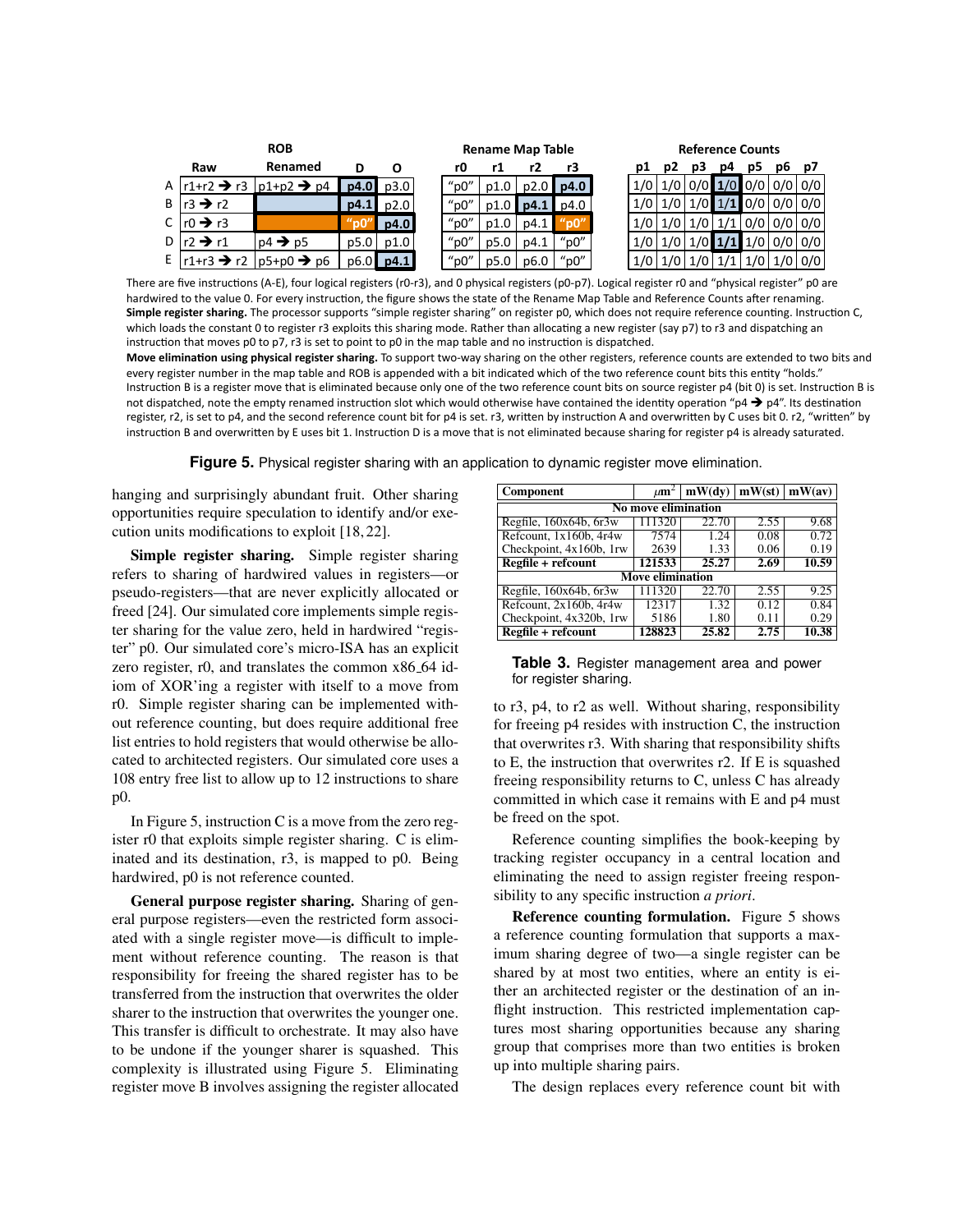

**Figure 6.** Reduction in *µ*ops executed with move-elimination.

two bits—shared registers have both bits set, newly allocated registers have only bit 0. Reference count checkpoints are similarly extended. Register number fields in the map table and ROB are extended by one bit to track which of the two reference counting bits the architected register or in-flight instruction is using, respectively. This additional bit indicates which bit to clear at commit and allows the bit clearing operation to be a write as opposed to a read-modify-write. In Figure 5, instructions A (writing r3) and B (writing r2) share register p4—r3 uses bit 0 of p4's reference count and r2 uses bit 1. Noting this information in the map table allows it to pass to instructions C and E which overwrite r3 and r2 respectively—note, C's and E's overwritten (O) register fields in the ROB. At commit, C clears bit 0 in p4's reference count, and E clears bit 1.

Figure 4b shows the reference counting circuit for a scalar processor with register sharing. Register moves have to read the reference count bits of their input register to know whether sharing is already saturated and if it isn't which bit to write. In Figure 5, instruction D is a move that is not eliminated because register p4 is already shared by A and B. Because register sharing serializes map table read with map table write, it requires rename to be pipelined over two stages with map table writes taking place in parallel with dispatch [18]. However, inserting a reference count read–which is a combinational read from latches—into the map table readwrite sequence should not induce additional delays. If the move *is* eliminated, then the register speculatively allocated for it can be returned to the free list without disturbing younger instructions in the rename group this would not be possible with a queue-style free list. If the move is *not* eliminated, it is not necessary to repair the inputs of younger instructions in the rename group that may depend on the move—it does not matter whether those instructions read the move's source register or new destination register. Because only register moves read reference counts and fewer than 1/4th of dynamic instructions are moves, our design uses a single reference count "read port". If a rename group contains more than one move, the younger moves are simply not considered for sharing, they are allocated new registers and dispatched like non-move instructions.

Table 3 shows the area and power cost of reference counting support for register sharing with support for a single move elimination per cycle. The marginal cost over vanilla reference counting is an extra bitvector and read port in the primary circuit, and wider rows in the checkpoint RAM. No additional decoders are needed.

Performance results. Figure 6 shows reduction in *µ*ops executed over the simple register sharing baseline. The first configuration (light grey) can detect and eliminate one register move per cycle, and permits two simultaneous sharers for any general purpose register.

The second configuration (grey) adds support for eliminating 32-bit moves. In x86 64, a 32-bit move (*e.g.*, mov eax, ebx) copies the low bits and clears the high bits of the 64-bit destination register. We extend move elimination to capture this case by adding an extra bit to map table entries and register specifiers in the issue queue. Renaming/eliminating a 32-bit register move sets this bit which consumer instructions propagate to the source register specifiers in their issue queue entries—the upper bits of these sources are treated as zero during execution. This feature benefits SpecINT programs which manipulate 32-bit data, *e.g. bzip2* and *sjeng*. Overall, this configuration eliminates 4% of dynamic *µ*ops, offsetting the cost of reference counting by reducing register file accesses—register file power drops from 9.68 mW to 9.25 mW in Table 3. And by reducing register file occupancy, it also enhances register-file power-gating as shown in the right (dark) bar in Figure 3. Move elimination allows power-gating 6% more registers on SpecFP and 3% more registers on SpecINT, and much as 10% more registers on individual programs.

The third configuration in Figure 6 (dark grey) retains 32-bit move elimination support but can detect and elim-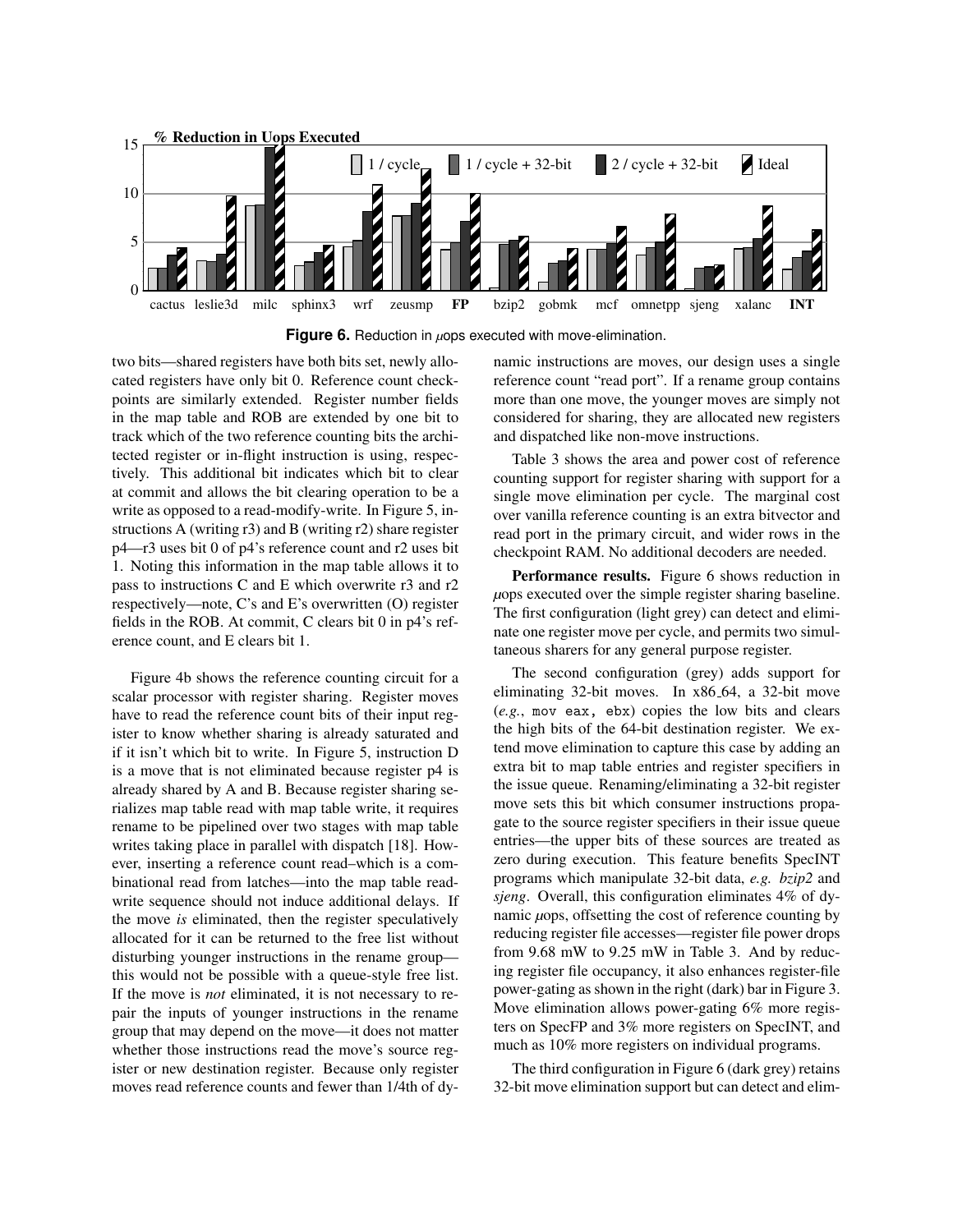

a) Reference counting for retirement stage checkpointing (left). The reference vector is replicated to split tracking of registers bound to architectural state from those bound to in-flight destinations. A third decoder clears the bit for the committing instruction's destination register in the in-flight vector while setting it in the architectural vector.

**b) Reference counting for retirement stage checkpointing and** multithreading (right). This combination uses four reference count vectors-in-flight and architectural for each thread. "Port" decoders bits grow with dispatch/commit width, not thread count.

**Figure 7.** Reference counting for scalar processors with speculative retirement and SMT.

inate two moves per cycle. The fourth (black stripes) models unlimited sharing on both per cycle and per register bases. Unlimited sharing doubles the number of instructions eliminated to 10% on SpecFP and over 6% on SpecINT, but at a larger hardware cost—additional reference count bitvectors, a wider reference count checkpoint table, and multiple reference count read ports.

# 6. Speculative Retirement

Several recently proposed architecture and microarchitecture techniques including TM (Transactional Memory) [3,7,14,17] rely on speculative retirement, *i.e.*, the ability to execute, complete, and release the pipeline resources of large numbers of instructions, and then either commit or abort their effects in bulk. The register state of speculatively retired instructions is collapsed into a checkpoint created at (speculative) retirement.

| <b>Component</b>               | $\mu$ m <sup>2</sup> | mW(dv) | mW(st) | mW(av) |  |  |  |  |  |
|--------------------------------|----------------------|--------|--------|--------|--|--|--|--|--|
| Single-threaded                |                      |        |        |        |  |  |  |  |  |
| Regfile-sb, 160x64b, 6r3w      | 130828               | 24.40  | 3.00   | 11.30  |  |  |  |  |  |
| Freelist, 27x32b, 1r1w         | 2279                 | 2.08   | 0.06   | 0.82   |  |  |  |  |  |
| $Regfile-sb + freelist$        | 133107               | 26.48  | 3.06   | 12.12  |  |  |  |  |  |
| Regfile, 160x64b, 6r3w         | 108733               | 22.7   | 2.49   | 9.97   |  |  |  |  |  |
| Refcount, 2x160b, 4r4w4rw      | 10641                | 1.38   | 0.11   | 0.86   |  |  |  |  |  |
| Checkpoint, 4x160b, 1rw        | 2639                 | 1.33   | 0.06   | 0.19   |  |  |  |  |  |
| Regfile + refcount             | 130828               | 25.41  | 2.66   | 11.02  |  |  |  |  |  |
|                                | Multi-threaded       |        |        |        |  |  |  |  |  |
| Regfile-sb, $224x64b$ , $6r3w$ | 185900               | 26.60  | 4.27   | 12.10  |  |  |  |  |  |
| Freelist, 27x32b, 1r1w         | 2279                 | 2.08   | 0.06   | 0.82   |  |  |  |  |  |
| Regfile-sb + freelist          | 188179               | 28.68  | 4.33   | 12.92  |  |  |  |  |  |
| Regfile, 224x64b, 6r3w         | 152226               | 24.50  | 3.49   | 11.00  |  |  |  |  |  |
| Refcount, 4x224b, 4r4w4rw      | 23373                | 2.54   | 0.22   | 1.68   |  |  |  |  |  |
| Checkpoint, 4x224b, 1rw        | 3658                 | 1.91   | 0.08   | 0.27   |  |  |  |  |  |
| <b>Regfile + freelist</b>      | 179257               | 28.95  | 3.71   | 12.95  |  |  |  |  |  |

| Table 4. Register mamangement area and power |  |
|----------------------------------------------|--|
| for speculative retirement.                  |  |

checkpoint/abort operations. Additionally, it is necesble. It is this map table—not the rename map table incht map taole, temporality taking them out of encu-<br>lation. With a conventional free list, checkpointing reg-<br>ister file values is the only option. Value checkpointing itself or to "pin down" the registers named in the retire-Implementing speculative retirement in a processor  $\frac{1}{2}$ is implemented with low area and latency overheads and moderate power overhead using "shadow bitcells" [5]. It reference in the change of the allocations. The process of the allocation of the condition of the condition of the condition of the condition of the condition of the condition of the condition of the condition of the condi also allows a checkpointed thread to use the full complement of rename registers. In an SMT processor, tracking thread register usage in a bitvector—a simple form with a unified register file requires a retirement map tawhose contents are checkpointed and restored to support sary to either checkpoint the contents of the register file ment map table, temporarily taking them out of circuister file values is the only option. Value checkpointing of reference counting—allows threads to checkpoint independently using a single set of shadow bitcells.

Reference counting formulation. Reference counting supports the pinning approach. Pinning does not add area, power, or latency to the register file, but reduces the number of rename registers a checkpointed thread can use. This is not as bad as it first appears because only registers mapped to logical registers that are redefined are lost. Redefinition of all logical registers in a one speculative episode is unlikely, *e.g.*, an integer program is unlikely to redefine many floating point registers.

Figure 7a shows reference counting support for speculative retirement on a scalar processor. The reference vector is replicated—one replica tracks register usage by the ROB, the second tracks usage by the retirement map table (ARCH). These two vectors are manipulated using three P-wide decoders. One decoder sets the bit for the dispatched destination register in the ROB vector. A second decoder clears the bit for the overwritten register in the ARCH vector. The third decoder "moves" the bit for the destination register of the committing instruc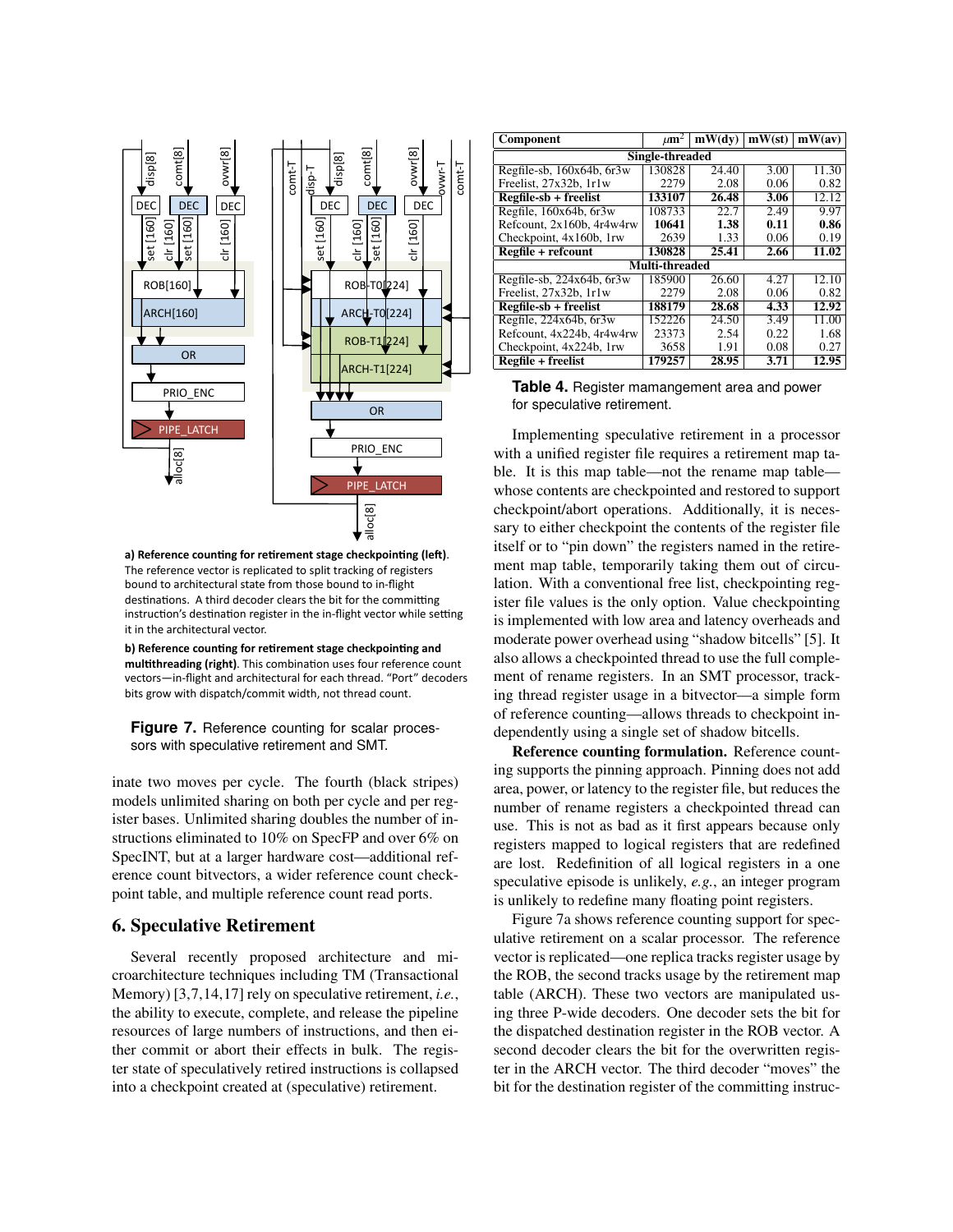tion from the ROB vector to the ARCH vector. Speculative retirement checkpoints can share the RAM used to hold checkpoints for single-cycle branch misprediction recovery. Figure 7b shows reference counting which supports both speculative retirement and SMT.

Table 4 shows the hardware cost of implementing retirement-stage register file checkpointing for speculative retirement for both single-threaded and dualthreaded 4-wide superscalar processors. In the singlethreaded core, the reference counting/pinning implementation has 10% lower power consumption and 2% lower area than the freelist/shadow bitcell implementation. In the multi-threaded core, the power advantage of reference counting disappears because of the increased cost of reference counting multiple threads. In both cores, reference counting also supports register-file power-gating, physical register sharing, and other optimizations whose benefits are not accounted for here.

### 7. Execution-Driven Register Reclamation

In retirement-driven reclamation, a register is reclaimed when the instruction that overwrites the corresponding logical register commits. Some proposed uses of register reference counting implement executiondriven register reclamation. Here, a register is reclaimed earlier, when the overwriting instruction is dispatched and all readers have executed [16].

Execution-driven register reclamation scales the register file, breaks the instruction-granularity state recovery mechanism that supports branch speculation and precise traps. CPR (Checkpoint Processing and Recovery) [2] marries execution-driven register reclamation with precise state. CPR creates periodic rename map-table checkpoints. A checkpoint holds all registers named in it until it is released. CPR then implements execution-driven register reclamation between checkpoints. Precise recovery to any inter-checkpoint instruction is implemented by rolling back to an older checkpoint and executing forward—the additional execution is called checkpoint overhead.

Execution-driven register reclamation supports nonblocking execution. A non-blocking processor uses dependence-tracking (*e.g.*, wakeup/select) to identify instructions that depend on long-latency cache misses, drain them from the window, and release their issue queue entries and (physical) registers, freeing up these resources for use by younger instructions. The missdependent instructions wait in a buffer until the miss returns, at which time they reacquire registers and issue queue entries, re-enter the window, and execute. CFP (Continual Flow Pipeline) [23] is a non-blocking

| <b>Component</b>               | $\mu$ m <sup>2</sup> | mW(dv) | mW(st) | mW(av) |  |  |  |  |
|--------------------------------|----------------------|--------|--------|--------|--|--|--|--|
| <b>CPR/CFP</b>                 |                      |        |        |        |  |  |  |  |
| Regfile, 224x64, 6r3w          | 152226               | 24.50  | 3.49   | 11.66  |  |  |  |  |
| Refcount, 2x224b, 4r4w         | 14515                | 1.54   | 0.14   | 1.00   |  |  |  |  |
| Checkpoint, 8x224, 1rw         | 5196                 | 2.11   | 0.11   | 0.32   |  |  |  |  |
| Issue queue, $32x224$ , $4c4w$ | 37831                | 5.06   | 1.13   | 2.55   |  |  |  |  |
| Regfile + refcount             | 209768               | 33.21  | 4.87   | 15.53  |  |  |  |  |
|                                | <b>BOLT</b>          |        |        |        |  |  |  |  |
| Regfile, 224x64, 6r3w          | 152226               | 24.50  | 3.49   | 11.70  |  |  |  |  |
| Refcount, 4x224b, 4r4w4rw      | 23373                | 2.54   | 0.22   | 1.68   |  |  |  |  |
| Checkpoint, 4x224, 1rw         | 3658                 | 1.91   | 0.08   | 0.27   |  |  |  |  |
| Issue queue, $32x224$ , $2c2w$ | 18256                | 1.78   | 0.55   | 0.59   |  |  |  |  |
| Regfile + refcount             | 197513               | 30.73  | 4.34   | 14.24  |  |  |  |  |

**Table 5.** Register managmement area and power for execution-driven register reclamation.

microarchitecture based on CPR. BOLT (Better Outof-Order Latency Tolerance) proposal [8] hybridizes execution-driven with retirement-driven reclamation to eliminate checkpoint overhead, reduce checkpointing requirements, and simplify re-execution of deferred instruction slices by storing those slices in program order.

Execution-driven reclamation is difficult to implement using traditional free lists, which require assigning responsibility for freeing a given register to a particular instruction *a priori*. With execution-driven reclamation, the instruction responsible for freeing a given register may be the last reader of the register to execute. Because execution occurs out out-of-order, this instruction cannot be easily identified in advance.

Reference counting formulation. We describe two reference counting designs—one supports CPR/CFP, the second supports BOLT. The CPR/CFP design uses a reference vector implemented using latches and two reference RAMs. The P-element reference vector tracks the register contents of the rename map table. It is identical to the one that implements retirement-driven register reclamation described in Section 3 and shown in Figure 2 except that the overwritten registers are those that are overwritten at rename rather than those that are overwritten at commit. The RAMs represent reference counts of registers held by checkpoints and by issue queue entries, respectively. The checkpoint RAM resembles the RAM used to implement fast recovery in a ROB microarchitecture, except that its contents are NOR'ed into the free-list column wise. The issue queue RAM has one row per issue queue entry, one write port per dispatch slot and one "clear" port per issue slot a clear port is a wordline-only port that resets an entire row. Again, the columns of the issue queue reference RAM are NOR'ed into the free list.

BOLT is a latency-tolerant microarchitecture that uses both speculative retirement and multithreading. It has a hybrid register management algorithm. Primary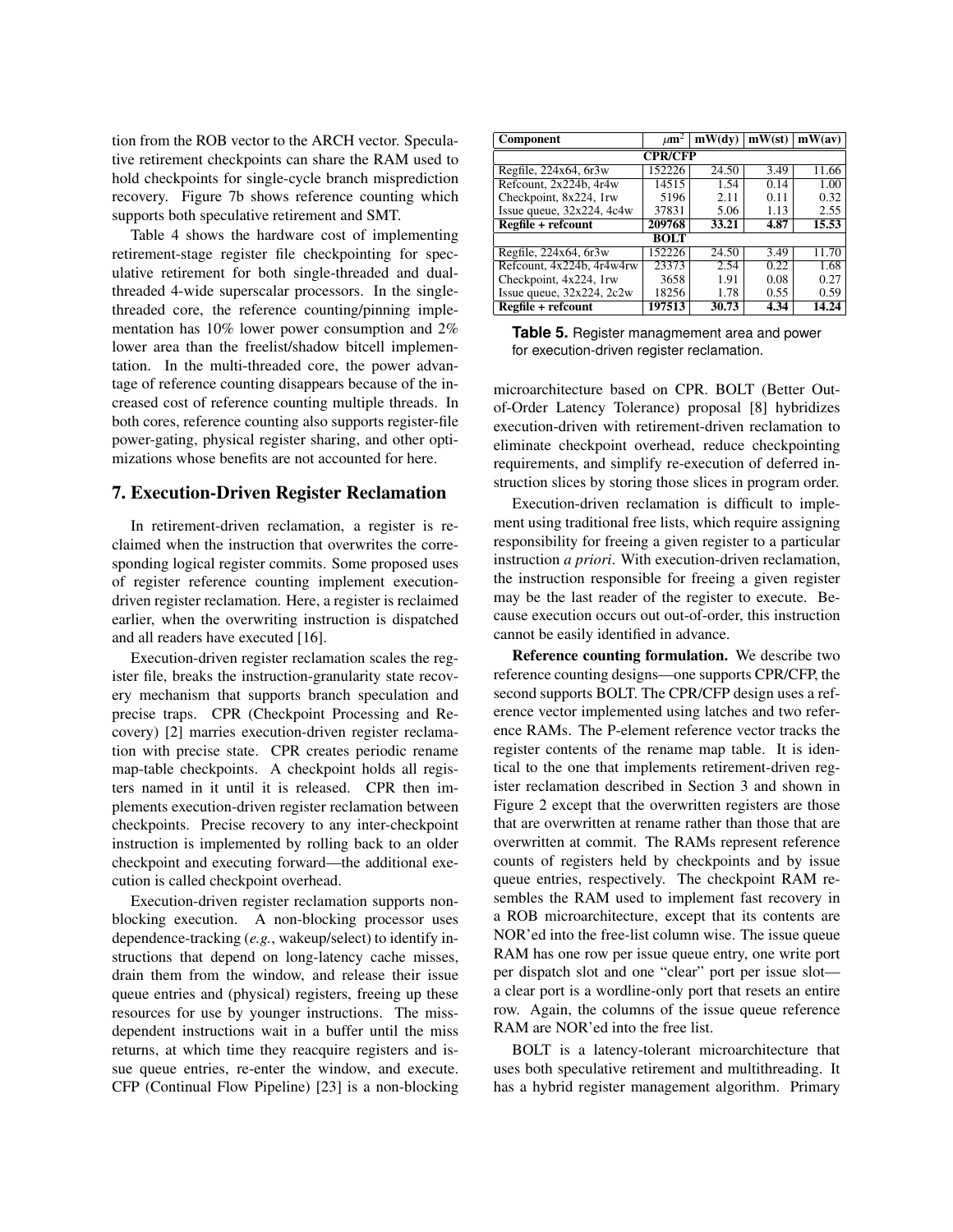

(*i.e.*, first-pass) execution uses retirement-driven reclamation with support for speculative retirement. Deferred instructions re-execute using an available thread context and use execution-driven reclamation. BOLT reference counting combines the mechanism for speculative retirement and SMT (Section 6, Table 4) with the issue queue reference counting RAM used for CPR/CFP. BOLT's issue queue RAM needs fewer write and clear ports than CPR's because BOLT uses execution-driven reclamation only during re-execution.

Table 5 shows the area and power of the reference counting structures required to implement CPR/CFP (top) and BOLT (bottom). For ease of comparison, both micro-architectures are implemented on a 224-register SMT substrates although only BOLT exploits SMT. CFP cannot reuse the additional map tables present in an SMT to re-rename re-executing instructions, requiring a bespoke physical-to-physical map table instead. One of the previously unstated advantaged of BOLT over CPR/CFP—previously stated advantages include better performance and lower implementation complexity, and a lower dynamic instruction execution count—is its greatly reduced reliance on issue queue based reference counting. The issue queue reference counting structure is large and power hungry, every dispatching instruction requires a 224-bit write. CPR/CFP write and clear rows in this structure for *every* dynamic instruction, incurring a power surcharge that is equal to 23% of register file power. BOLT uses issue queue reference counting to track only re-executing instructions and incurs a surcharge of only 5% as a result.

# 8.  $ED^2$  Impact

Although reference counting has a small energy (and area) overhead relative to a traditional free list implementation for a vanilla microarchitecture, the techniques it enables—specifically register-file power-gating and dynamic move elimination—conserve enough energy to turn it into a net energy reduction technique. Further, by improving performance in addition to reducing energy consumption, dynamic move elimination makes refer-

ence counting an  $ED^2$  reduction technique, *i.e.*, a technique that is more effective at trading power for performance than dynamic voltage and frequency scaling (DVFS) and which is suitable for a processor that implements DVFS [13].

Whereas we have detailed models of the register file and reference counting logic, we don't have similar models for the rest of the processor and therefore must make some assumptions. Specifically, we use published data from the Power7 microprocessor [27] to scale our results. In the Power7, the register file accounts for 20% of total core power—specifically, 14% of its leakage power and 24% of its dynamic power. Also, register file dynamic power is three times higher than register file leakage power. Given these we compute  $E_{\text{l} \text{base}} = E_{\text{l} \text{base} \text{-} \text{RF}} / 0.14$  and  $E_{\text{l} \text{base} \text{-} \text{non} \text{RF}} = E_{\text{l} \text{base}} E_{\text{l} \text{base} \text{RF}}$ . Similarly,  $E_{\text{d} \text{base}} = E_{\text{l} \text{base} \text{RF}} \times 3/0.24$  and  $E_{d\text{-base\_nonRF}} = E_{d\text{-base}} - E_{d\text{-base\_RF}}$ .  $E_{base} = E_{d\text{-base}} + E_{d\text{-base}}$ E\_*d\_base*. For a non-baseline,  $E_1 = (E_1)$  base nonRF +  $(P_{LRF} / P_{Lbase,RF}) \times E_{Lbase,RF}) \times CC / CC_{base}$ . P is power and CC is cycle count. Essentially, we leave the non-register file portion untouched and scale the register file portion using the circuit modeled ratio of old to new register file—here 'register file' includes register management structures, free list or reference counting. We then scale by relative execution time. We apply the same technique to dynamic power, scaling this time by relative instruction execution count. We discount the execution of eliminated register moves by a factor of 0.5 because elimination does not affect fetch, decode, or commit. E<sup>d</sup>  $=$  (E<sub>d base nonRF</sub> + (P<sub>d RF</sub> / P<sub>d base RF</sub>)  $\times$  E<sub>d base RF</sub>)  $\times$  $(IC-0.5 \times IC_{elim\_move}) / IC_{base}$ . IC is instruction count.

Figure 8 shows the relative  $ED^2$  of 4-wide superscalar processors with different reference counting configurations and reference counting enabled optimizations. The first bar corresponds to a configuration that replaces a conventional free list with reference counting but implements no other optimization. This bar is essentially invisible because there is no performance change and negligible energy overhead. The next bar adds register file gating. Here again, the changes are small although they